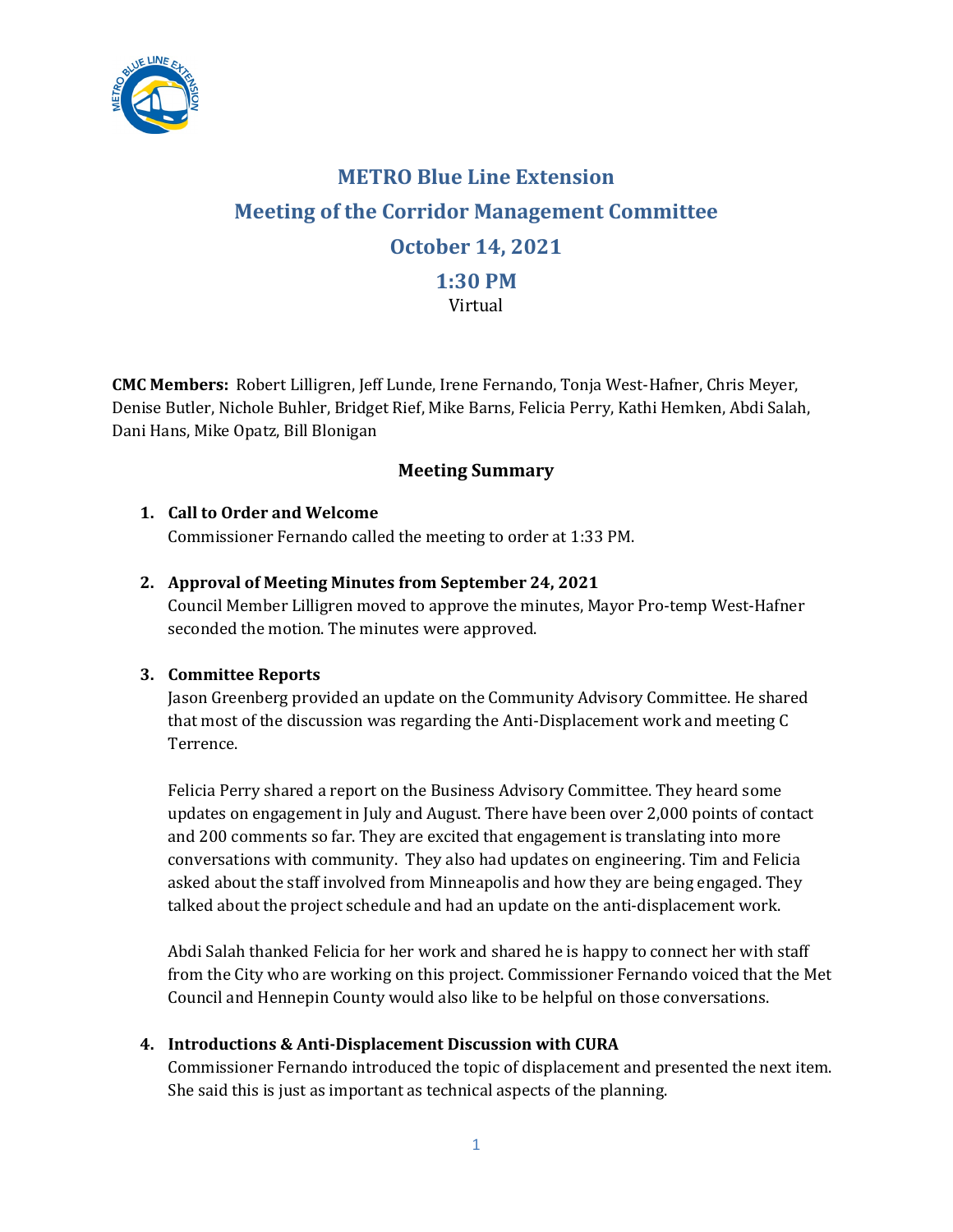

C Terrence who is director of Community Based Programs introduced the work of CURA, his experience in transit and their team. C Terrence shared their approach to work which involves a reparative justice model. This is not about the outcomes but also the process in which the work is contextualized, and the work gives agency to the people impacted by the work.

C Terence shared CURA's theory of change which combines actionable research for policy with advocacy and organizing. They recognize what is problematic about the traditional methods of research in which researchers drop in, extract information, and later present a report. Instead, their model uses a shared experience model which informs people impacted by the research to make decisions. C Terrence shared some background on gentrification in Minneapolis and Saint Paul. They are expanding this research into the Northwest suburbs. Commissioner Fernando highlighted that the map shows where transit is and underlines the importance of this corridor.

C Terrence answered a question from Felicia Perry about graphics: he shared that graphics could be brought together by the design lab at CURA to improve on more wordy materials. C Terrence discussed the formation of anti-displacement work group. He sought input about how to make that a transparent process. Mayor Hemken voiced that it's important to have elected officials in the committee since they will bring the policies back to their community. C Terrence identified the issues that occur when people who are implementors are not involved in the process, and when the group goes through a process and they are delivering recommendations to people who are uninvolved. There needs to be people involved from both groups in that journey along the way to build a shared analysis. Denise Butler suggested thinking about how the CAC and the Bottineau Community Works are currently working, that there be community members and community organizations sitting in on this group. C Terrence shared input from the CAC and BAC including bringing people who are experiencing displacement or are vulnerable to it.

C Terrence shared tangible actions for equitable decision making. These actions included building community capacity to understand transportation more complexly, resource community organizations and groups to do work for projects and beyond projects, give community time to understand and comment, when concerns/ideas go beyond the scope of the project, then expand the scope of the project. He provided an overview of their research plan which will include a review of best practices, a case study of Green and Blue Lines, a baseline study for the Blue Line corridor, needs assessment, policy recommendations and a development of indicators for residents and business displacement.

He shared how this work is contextualized by the past work done by community members for years. They will detail the history of disinvestment and exclusion of marginalized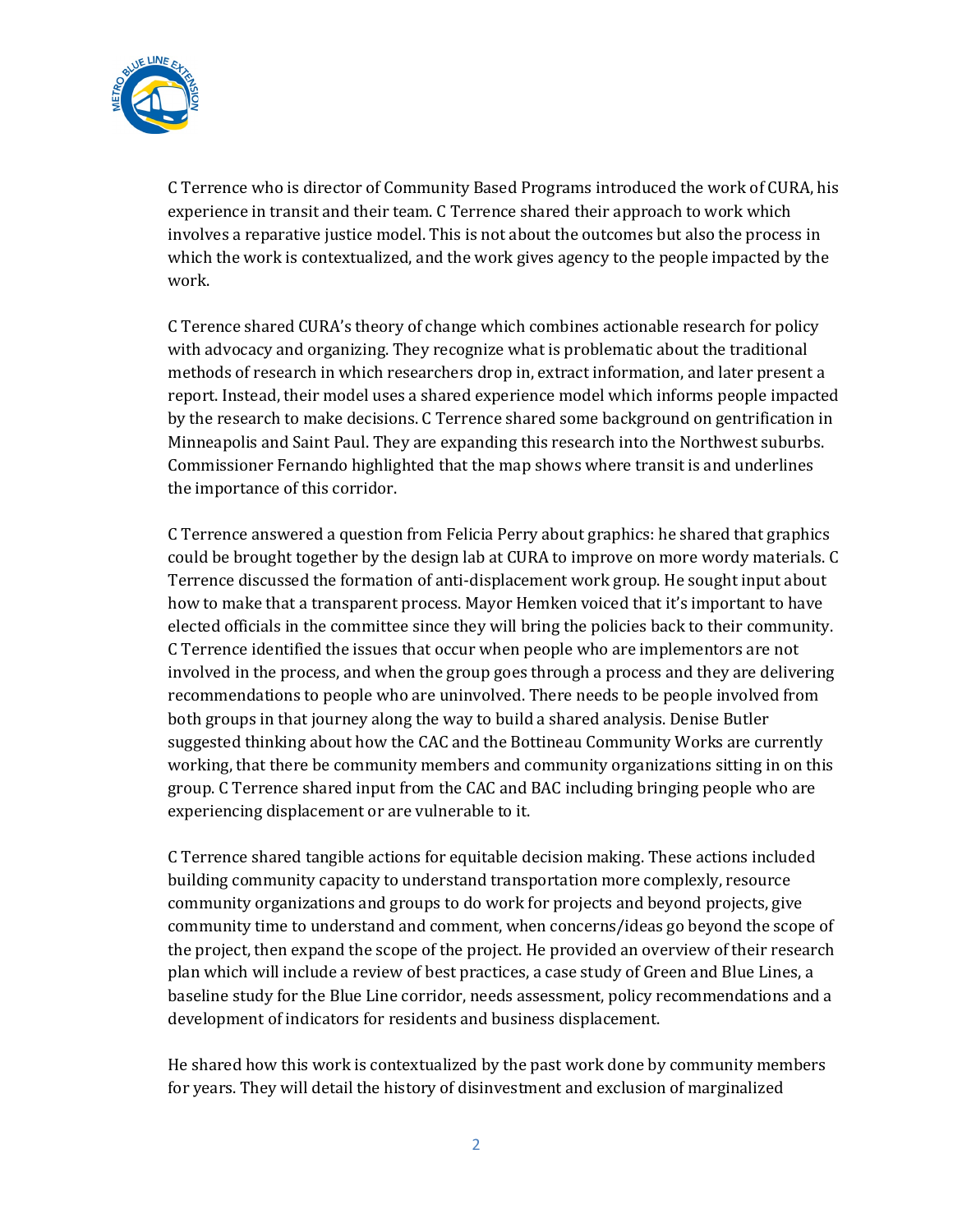

communities to support this contextualization. He emphasized that part of the work is to make this reparative and to lay out how governments and other entities have a role in this work. Finally, he caveated that the research agenda may change as community partners develop their own research needs so that they can be fully capacitated to create an antidisplacement vision that matches their needs. Bill Blonigan shared that he would like Robbinsdale and other cities to have some specific research to understand how it will affect each area differently. C Terrence shared that they will be looking at all station areas along the corridor. He also said that people might be displaced to other suburbs so this will be important in terms of anticipating the needs of those people. Commissioner Fernando pointed out that he started by talking about the conditions that create this situation, and part of that could be the conditions of cities outside of Minneapolis. She also said that it would be good to use resident stories, who are less likely to hear that policy makers and she would like to see how those can be made actionable. C Terrence reviewed the plan outcomes which included recommendations to address many angles of displacement that will be documented in a report. Commissioner Fernando asked if there would be rolling recommendations or if they would be at the end of 18 months. C Terrence said that there is a lot that is known already in terms of displacement in the corridor. There are studies that have been done already and can be brought into this process. There might be opportunities for recommendations along the way if the committees are open to that. Sam O'Connell also highlighted that they will be doing engagement with around 5,000 members of the community.

# **5. Project Evaluation Criteria**

Sam O'Connell shared some information on the Evaluation Framework. She shared that the project principles are the foundation of the framework and how those work with the project goals to form the framework. Sam shared an example for Goal 1 which includes reviewing items like population density. Dan shared how Goal 6 could be evaluated by reviewing what opportunities to historically disinvested communities. They can look at redlining and historic racial covenants and how these tie to present day disparities. He emphasized these will help show which route best serves the project goals. These will also tie into the process to justify investment from the federal government.

### **6. Upcoming Events**

- Robbinsdale Open House: Wednesday, October 27 from 5:00 7:00 PM, Elim Church
- Minneapolis Community Workshops & Office Hours.
	- o Lunch Hour Workshop: Tuesday, Nov. 9, from 11:30 AM 1:30 PM, Episcopal Church.
	- o Office Hours: Friday, Nov. 12 from 9:30 AM 4:30 PM, Episcopal Church.
	- o Virtual Workshop: Monday, Nov. 15 from 5:00 7:00 PM.
	- o Evening Workshop: Tuesday, Nov. 16 from 5:00 7:00 PM, Capri Theater.